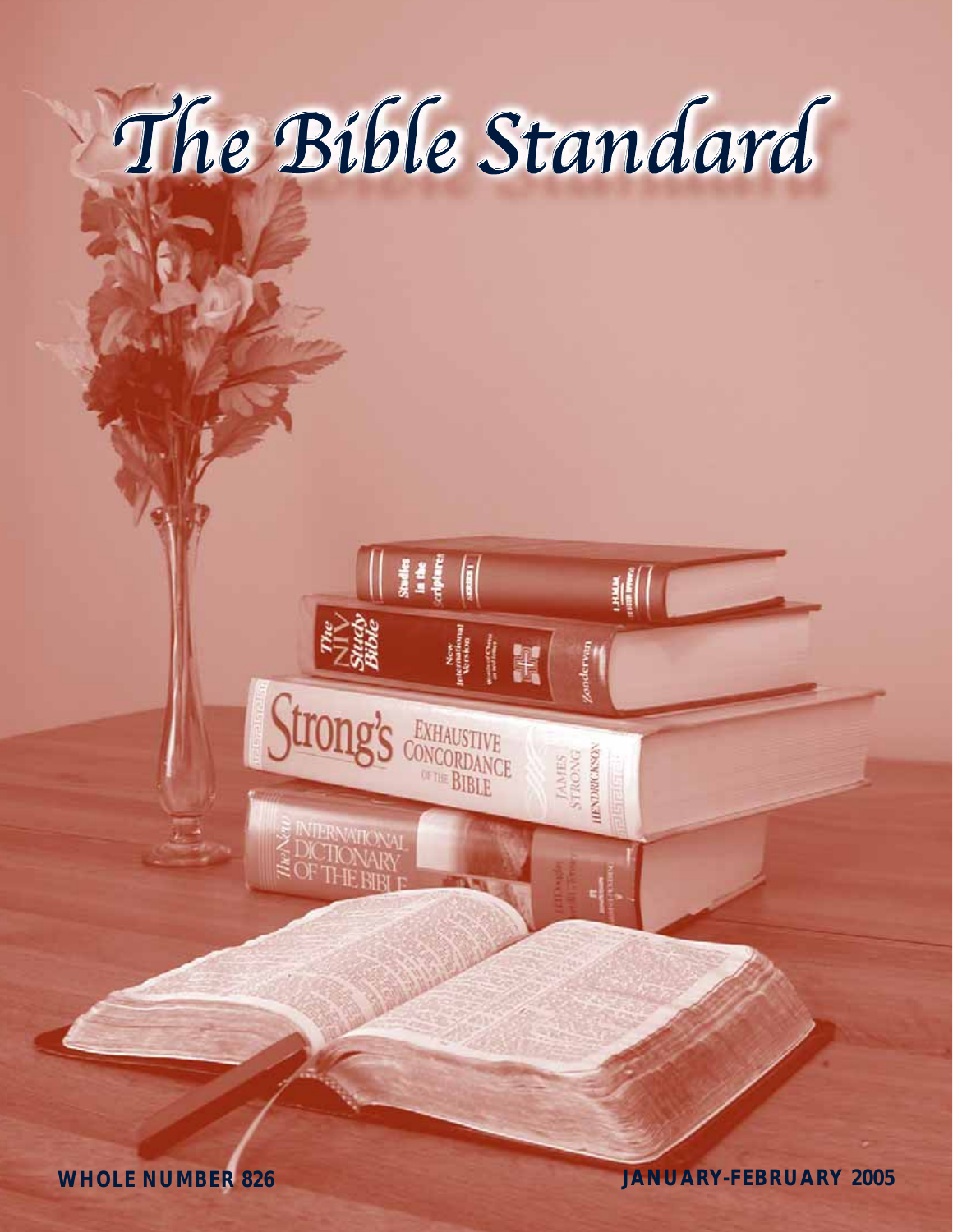# "**I do not seek My own will but the will of the Father who sent Me**"



John 5:  $30$  — Motto Text for 2005

**DEAR READERS** of *The Bible Standard,* please accept our greetings and good wishes as we embark upon another year. We trust that the sentiment of our hearts and the expression of our tongues may be in harmony with the words of the poet:

# *Looking back, we praise the way, God has led us day by day.*

May we remember that the Lord does not change, and this gives us confidence in the promises that are found in His Word. If we have by faith accepted Jesus Christ as our Savior, consecrated our lives to the performing of God's will, and are seeking day by day to carry out His will, we may rest assured that, come what may, the year 2005 will be a happy one. We believe that we may even guarantee this, for God has never failed, nor ever will fail, to keep His promises to His people. Have we not witnessed this in our own lives and in the lives of others?

But how many of us know this to be true intellectually, yet allow our hearts to be fearful, doubtful, and unbelieving? Jesus, understanding that an anxious and fearful heart was the natural tendency for many of His disciples, on one occasion said: "Let not your heart be troubled, neither let it be afraid" (John 14: 27); and again: "Let not your heart be troubled: you believe in God, believe also in me" (John 14: 1).

# **The School of Christ**

Let us consider the illustration of the School of Christ. We may think of God as the Principal and Master Teacher and our Lord Jesus as the Instructor in the classroom. We are in this School, but we must occasionally ask ourselves: Why am I in this School, and why has God appointed me my Teacher? Surely, the answer is: We have lessons to learn. Had we no lessons to learn, God would simply certify that we do not need any instructions — but we know this is not true.

Our Teacher instructs us primarily by two means:

(1) God's Word; and

(2) God's providences (our daily experiences in life).

These methods are used so that we may develop a Christlike character and grow in a knowledge of God's Word.

## **Self-will Versus God's Will**

If we are new in this School, or if we have not made much progress yet, we sometimes get confused and mistake self-will for God's will. Our faithful Teacher, as gently as possible, will point this mistake out to us by permitting a certain degree of failure to come to our plans. It is here that the test comes. Will we be: (1) rebellious and resentful of the lesson?; or (2) discouraged and disheartened? If our attitude is right, we will desire to profit by every experience and seek to

*Many Scripture references in this issue are to the New King James Version.*

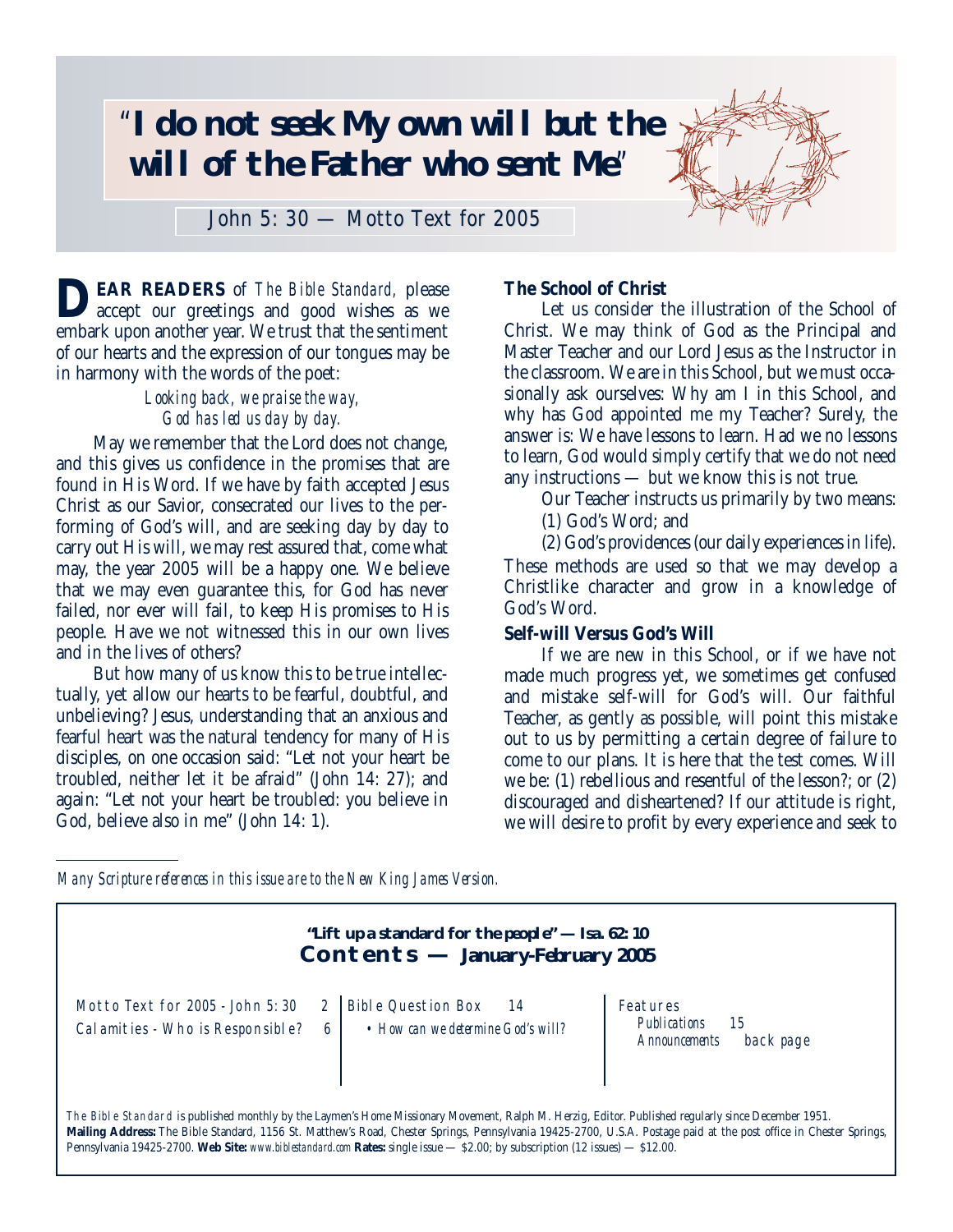put the lessons of today into practice so that they may help us on following days.

The most important lesson of this school-term is *faith*. The faith that we exercised when we accepted our Savior, and the faith that enabled us to enter His School must grow. But in order to grow, we need knowledge — not worldly knowledge and learning, but knowledge of the Lord — of His methods, plan, and character. We need to study our Teacher's words, His example, and His providences (private instructions) to us. As time goes on, much of what we accepted by faith gradually becomes knowledge, and this knowledge becomes the basis for greater faith, as well as greater love and appreciation of our Redeemer. As in other schools, so in the School of Christ, the students all learn at a different pace, and all are at different levels of learning: Some are in the primary stage of development, others in the intermediate stage, and some have reached the graduating stage, the one that we should all be striving for.

Perhaps in previous years some of us have not applied ourselves in this School as we would have desired, but it is not too late. Let us resolve for the year to be more dedicated students, and if we do so, the results will be blessed indeed. We will find as we progress, that the peace of God which passes all human understanding will rule in our hearts. The trials of faith and patience will become transformed into blessings, the sorrows and disappointments of earthly hopes will become channels of God's grace, and the perplexities of life will give way to full assurance of faith. This happy condition, however, can only be attained by a full submission of our wills to the Lord's will in all things.

## **The Difference Between Wanting and Doing**

Some may say: This is what I have wanted to do ever since the day that I gave my all to the Lord, but I have still not attained it. What more can I do? Yes, all of God's fully consecrated children have wanted to fully submit their wills to God's will, but there is a difference between wanting to do some thing and actually doing it. There is nothing wrong with a good wish; in fact, it is very important, but unless it eventually leads to performance, it is of no value. Some people never get beyond the wishing point in any of life's affairs. They wish to have a more healthy diet, to begin and maintain an exercise program, to devote a certain amount of time each day to Bible study, to render some service, or to speak some word of kindness or encouragement in the name of the Lord — but their good wishes are not translated into deeds.

*As time goes on, much of what we accepted by faith gradually becomes knowledge, and this knowledge becomes the basis for greater faith, as well as greater love and appreciation of our Redeemer.*

What is the solution? Without dropping a single good wish, let us throw the entire strength of our wills into doing. But again, caution is in order, for a strong will that is misdirected is a strong force that could lead one far astray. Conscientious people are especially in danger along this line, for when their wills get hold of a matter which their consciences approve, they could possibly make a serious blunder. Perhaps the prime example along this line is Saul of Tarsus. Thankfully he had a good heart, so when the Lord intervened and adjusted his thinking, he became a powerful servant for good.

There is only one safe course to pursue and that is that the wills that we are to exercise in good words and good deeds are not our own wills, except as we by adoption have taken on the Lord's will to be ours. Let us think back to the time when we became the Lord's pupils. Was it not by first surrendering our own wills, and were not our first lessons along the lines of keeping our own wills dead? We see how our great Teacher helped us win some victories over self-will. Hopefully we are growing into complete harmony with the words of the poet:

> *Lord, Thy love at last has conquered — None of self and all of Thee.*

# **Caution Always Necessary**

Even after adopting the Lord's will as our own, and after resolving to do His will, we still need to walk carefully. There is always the danger of misunderstanding His will and of adopting the will and plans of our fallen and imperfect minds or that of one of our fellows, instead of the Lord's will. We should not forget that the Lord raises up human agencies to instruct His people, but Satan also uses the human mind and human assistants to mislead and to deceive. God permits this in order to teach us that He is our great Master Teacher. He puts His Word as the test by which His people are to distinguish between true and false teachers, saying, "If they speak not according to this Word, it is because there is no light in them" (Isa. 8: 20).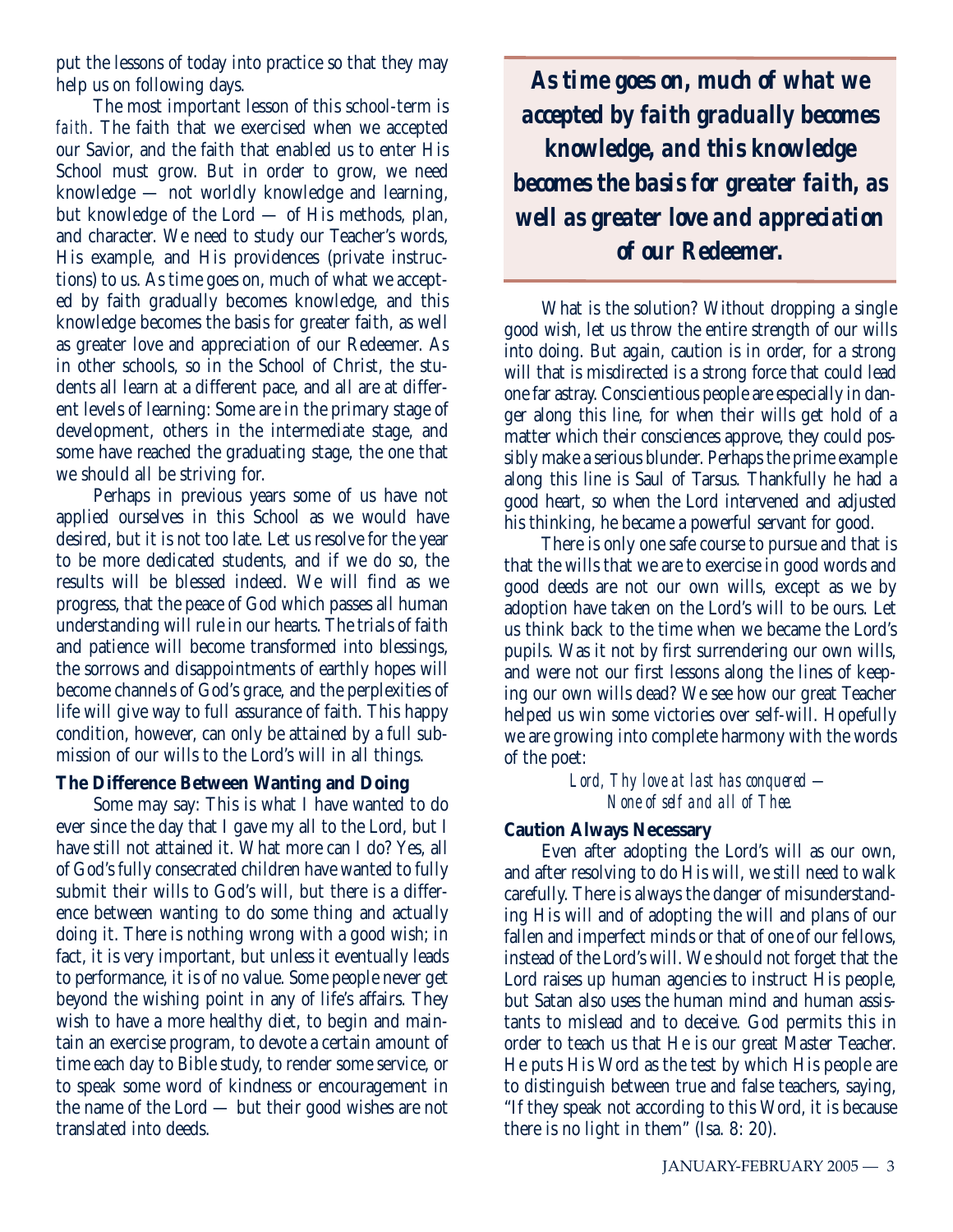When we come to the Scriptures to learn what God's will is, we discover that the great work which He asks us to do is not work for others, but work in ourselves: subduing, conquering, ruling self. The Apostle Paul sums it all up in 1 Thes. 4: 3: "This is the will of God, even your sanctification." Let us fix in our minds, and let nothing — neither other truths nor errors obscure the great truth contained in this verse. Our service toward the household of faith and our service of doing good unto all men is subservient to this most important work within. The Apostle declares by inspiration: Though we should preach the Gospel eloquently to others, and though we should give all our goods to feed the poor, or become martyrs for a good cause, without love, the spirit of the Father and of Christ, developed in us as the ruling principle of life, we would be nothing from the Divine standpoint (1 Cor. 13: 1-3). On the contrary, if our own wills are dead, and the Lord's will has become fully accepted as our will, in thought, word, and act — even if we were denied all opportunities of service toward others — we may rest assured that if we maintain that position, we shall be counted among the "overcomers."

But without doubt, God will open up opportunities to let our light shine to His glory and to the blessing of mankind. If we are seeking opportunities of service and finding none, perhaps we may be seeking to perform some special service of our own preference the old will asserting itself again. Or, the great Teacher may see some pride remaining which needs to be crushed first. He may be saying by His Word and providence, "Do with thy might what thy hand findeth to do." Possibly He sees that we would be spoiled by receiving a more important service than others before learning the lesson of humility — "Humble yourselves, therefore, under the mighty hand of God [to do whatever service His providence has made possible for you], that He may exalt you in due time" (1 Pet. 5: 6).

# **"Think it not Strange"**

This year will perhaps bring its share of unexpected experiences, both pleasant and unpleasant. Some of the Lord's people may even be called upon to endure various, and unusual "fiery trials," some of which even tempt us to question whether our relationship with the Lord is all right. The Apostle Peter by inspiration forewarned us of these times through the comforting words of 1 Pet. 4: 12: "Beloved, think it not strange concerning the fiery trial which is to try you, as though some strange thing happened unto you."

Some of these experiences may come in the form of persecution. The Apostle Paul declared in 2 Tim. 3: 12:

"Yea, and all that will live godly in Christ Jesus shall suffer persecution." Have we ever suffered any persecution? If not, could it be that we have not been living godly? Maybe it is another case of merely wishing instead of doing. If that is the case, let us resign our own will entirely, and begin to do the Lord's will, receiving our instruction from God's Word and whatever human help the Lord is pleased to provide. It should not be long before persecution will come — and often from unexpected quarters.

And when the persecutions come, the temptations will come, for the Adversary will work on our fallen and imperfect flesh and seek to make us bitter, and to stimulate us to unrighteous anger, malice, hatred, envy, and strife. If that fails, he will appeal to our good qualities, such as our sense of justice or our love of family and friends. His purpose behind this is to get us either to fight the persecution or to give up trying to live godly. When that happens, let us recognize that persecutions are tests of our loyalty and devotion to the Lord and His Word. Let us recall Scriptures such as Matt. 5: 44: "Love your enemies, bless them that curse you, do good to them that hate you, and pray for them which despitefully use you, and persecute you."

# **Another Sign of Self-will**

Again, let us ask ourselves: Are we tempted to repine, or feel disappointed at our lot in life? If so, that is another sign that the self-will within us is not as dead as we had hoped. If our wills are buried within the will of the Lord, we can know no disappointment, for in every affair of life we will recognize Divine appointment, supervision, and overruling. That is the time to remember scriptures such as Rom. 8: 28: "And we know that all things work together for good to them that love God, to them who are the called according to his purpose."

There is good news in all this, for just as physical resistance makes physical bodies stronger, as is the case with weightlifters, the same principle applies to our spiritual lives. The first battle is the hardest and each subsequent victory becomes easier, for with each victory the new will (the Lord's will in us) grows stronger. And each victory brings its blessings — more and more peace, joy, and full assurance of faith. It is only from this standpoint that it will be possible to accept with courage and resignation whatever tests of faith, hope, love, or patience the Lord may see fit to place on you this year.

Let us briefly consider the verses in John chapter 5 leading up to our motto text. Jesus had just been performing healings on the Sabbath day and many Jews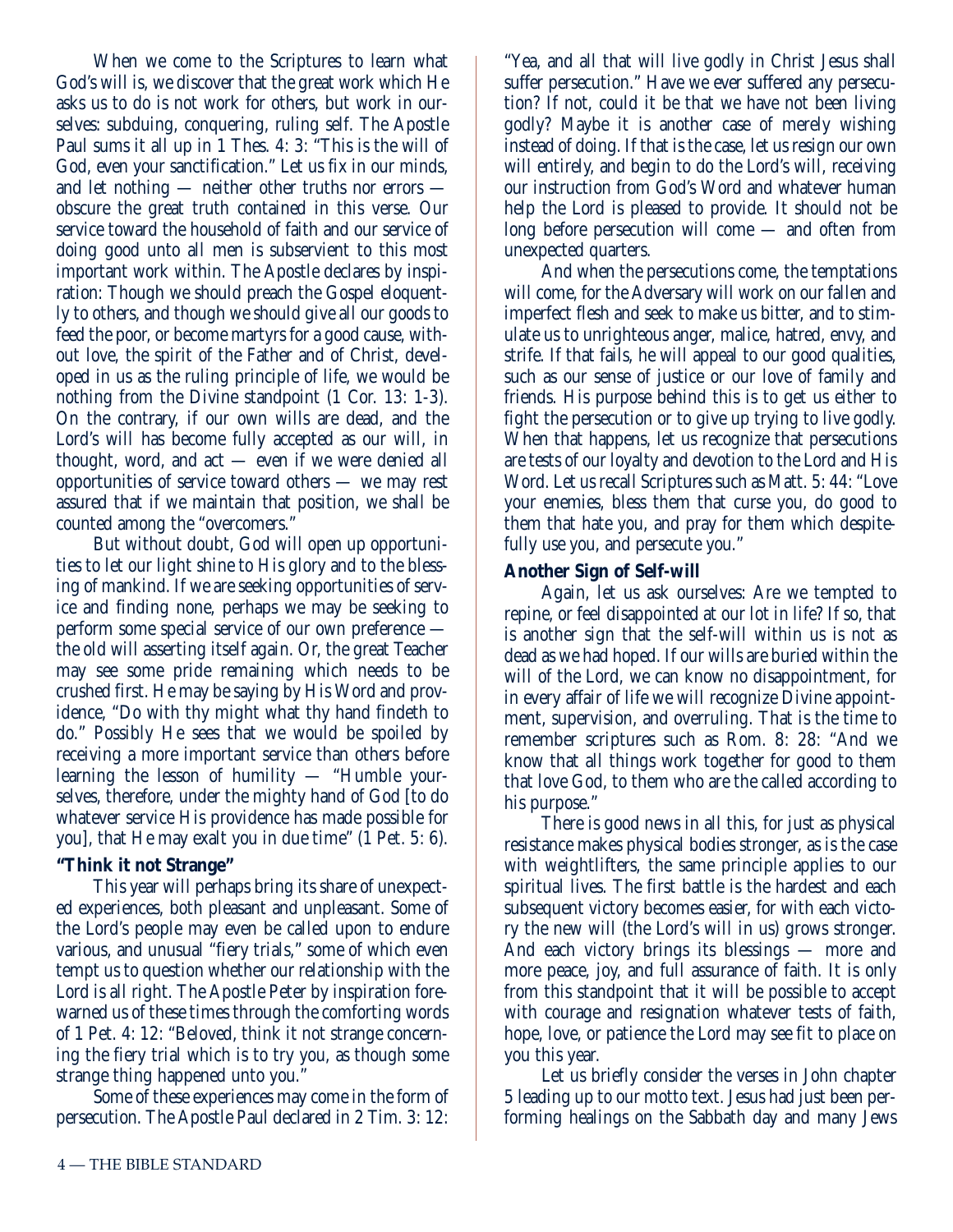persecuted and even sought to kill Him, claiming that these healings on the Sabbath were in violation of the Law (vs. 1-16). When Jesus answered: "My Father has been working until now, and I have been working," the Jews became more outraged, for they accused Him of claiming equality with God (vs. 17, 18). This, however, provided our Lord with a wonderful opportunity to proclaim great truths. He explained that the works He performed were not of His own invention, but that they had been taught and commissioned by His Father.

He then said that He would learn and perform even greater works in the future (vs. 19-23). He indicated that those greater works would be toward two general classes — the Church and the world — and that the opportunity to attain to eternal life would be granted to every individual of both classes, the gaining of which would be conditional upon faith and obedience (vs. 24-29). Incidentally, Jesus here alluded to the fact that the miracles He performed were a foretaste of the future greater works that He, along with His Church, would perform toward the world — particularly the great restitution work of the earthly phase of His coming Kingdom (Acts 3: 19-21).

#### **Our Motto Text**

We now come to our motto text, the last part of verse 30: "I do not seek My own will but the will of the Father who sent Me." Jesus here reveals the oneness that exists between the Father and Himself — a oneness of heart, mind, and purpose. This is the same oneness that our Lord on another occasion encouraged His followers to strive for (John 17: 11). Jesus never claimed to be the Father, nor that He was equal to the Father. The greatest claim He ever made was that of being the Father's honored Agent and Messenger.

Hebrews 4: 15 shows that Jesus was tested as to His full submission to the Father's will, even as the full loyalty of His followers is tested. This is particularly shown in the three temptations He faced in the wilderness (Matt. 4: 1-11). The key to His success lay in His refusal to entertain anything contrary to God's Plan.

May we all look to Jesus as being the best example to us of self and world denial, and of always seeking and doing the Father's will. Secondly, let us look to other faithful examples — in the Bible, in history, and even those whom we have known in our own lives.

Let us, dear friends, unite our hearts, our prayers, and above all our new wills, and resolve to become as fully sanctified, as fully set apart for the Lord's use as we are able, always relying upon the Lord's assisting grace. Generally speaking, in proportion to the degree that we keep self-will suppressed and allow God's will

*To the degree that we keep self-will suppressed and allow God's will to have full reign in our lives, to that same degree will He be able to safely use us to glorify Him, to honor our Savior, to help further His Plan, and to be a blessing to others.*

to have full reign in our lives, to that same degree will He be able to safely use us to glorify Him, to honor our Savior, to help further His Plan, and to be a blessing to others. And to that same degree will we also receive a blessing in return.

Let our prayers to God every morning be: "Let the words of my mouth, and the meditation of my heart, be acceptable in thy sight, O Lord, my strength, and my Redeemer" (Psa. 19: 14). And every evening let us review the day, judging our conduct as to whether the Lord's will dominated, or whether self-will exerted itself. And may we follow that with prayer for His forgiveness of shortcomings, and then thank the Lord for the strength and grace which brought us our victories. As the year's motto hymn we suggest No. 244, "Thy Will be Done":

> *Prince of peace, accept my will; Bid this struggling flesh be still; Bid my fears and doubtings cease, Hush my spirit into peace. Thou hast bought me with thy blood, Opened wide the gate to God. Peace I crave, and it must be, Lord, in being one with thee.*

*May thy will, not mine, be done; May thy will and mine be one; Banish self-will from my heart, And thy perfect peace impart.*

*Saviour, at thy feet I fall, Thou my life, my hope for all! Let thy happy servant be One forevermore with thee.*

\* \* \*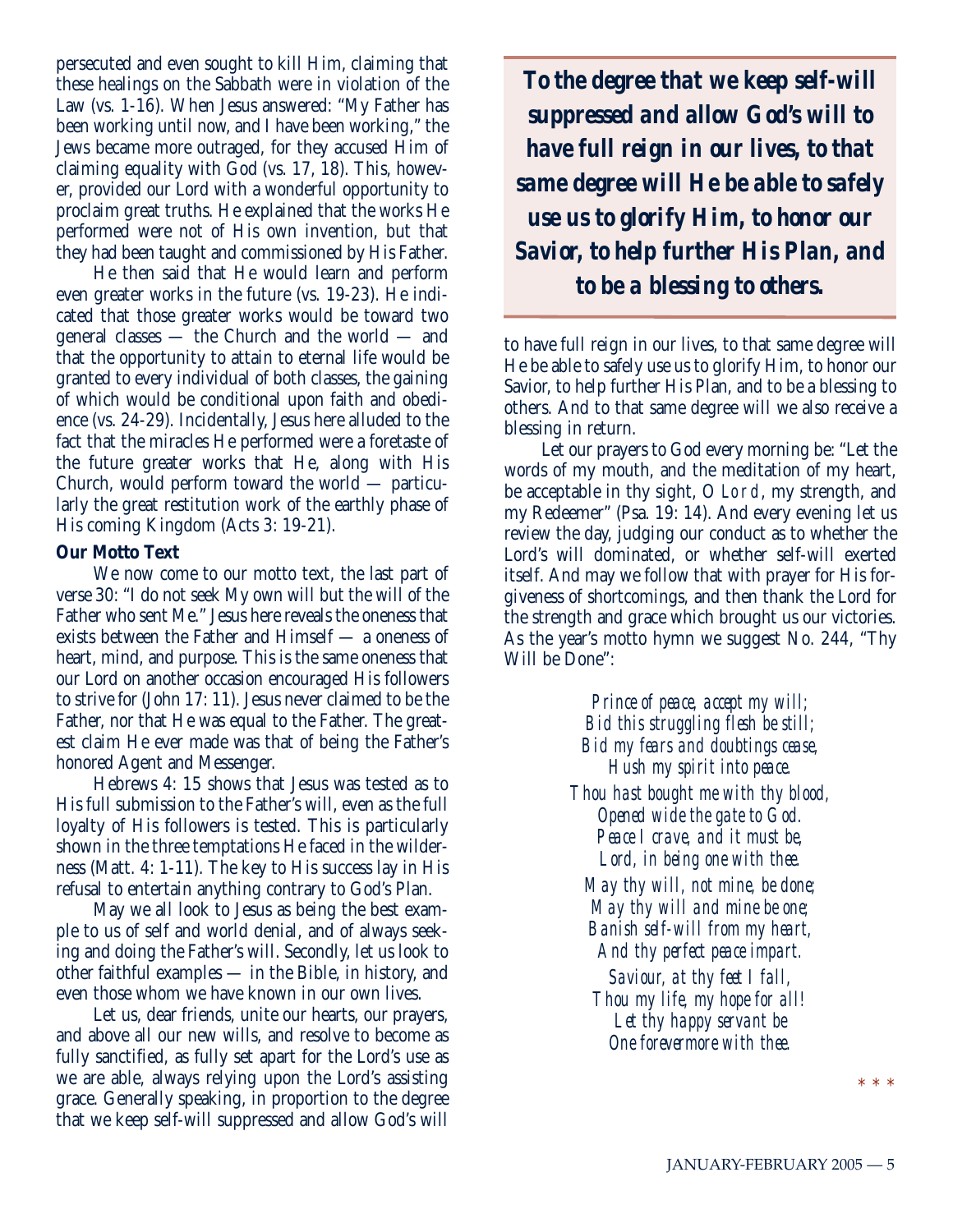# CALAMITIES — Who is Responsible?

*"Now there were some present at that time who told Jesus about the Galileans whose blood Pilate had mixed with their sacrifices. Jesus answered, 'Do you think that these Galileans were worse sinners than all the other Galileans because they suffered this way? I tell you no! But unless you repent, you too will all perish. Or those eighteen who died when the tower in Siloam fell on them — do you think they were more guilty than all the others living in Jerusalem? I tell you, no! But unless you repent, you too will all perish'"*  (Luke 13: 1-5)

NOBLE AND GOOD in the sight of both God and man are the generous impulses of sympathy awakened by hurricanes, tornadoes, earthquakes, floods, train and airplane disasters of recent years. Little more can be claimed as favorable about such calamities or their influence. The existence of charities does not indicate that God's consecrated children are multiplying — for

many of the charitable deeds are not of God's people, and some are unbelievers. Yet they are an evidence that some of the original Godlikeness of our race remains that it has not been wholly obliterated by the degradation of the fall into sin, nor wholly poisoned by Satan and the bad theology of the Dark Ages.

In one of the latest disasters — the earthquake and its aftermath in Indonesia and southeast Asia — the death toll is nearing 300,000. The outpouring of relief from sources worldwide has reached into billions of dollars and untold amounts of supplies.

While we live in a time perhaps as selfish and money-loving

as any, yet aid generously pours forth to suffering humanity. However, many who in times of calamitous distress show that they have a tender spot somewhere in their hearts, would and do at other times lend time and skill to the arts of war, and to the designing of most horrible implements of warfare. On occasions when bitter passions are aroused they would relentlessly and pitilessly slaughter a thousand times as many as meet death by the accidents of nature. Yet, for all this showing of the two elements in the same men, we rejoice that the Godlike element of sympathy exists as a partial offset to the devilish qualities of selfishness and heartlessness which, under the degrading influence



of man's fallen state, have grown strong during the past 6,000 years.

Preparatory to looking carefully, reasonably, and Scripturally at the question: "Who is responsible for calamities?" let us note some of the views that are held. Some, whose hearts in the presence of great calamities overflow with sympathy and Godlike love, declare that

> God is the director and cause of all disasters and troubles (which proves their hearts better and more sound than their theology). Hence, whatever men may do to alleviate such distresses would, according to this false view, be so much done in opposition to God, and whatever love and sympathy they feel is so much sentiment opposed to God's sentiments, which are thus made to appear malicious.

# **THE DIREST CALAMITY IMAGINABLE**

But it seems a very slight thing to charge the Almighty with causing earth's calamities, in comparison with the thought inherited from the Dark Ages, *viz.,* that God premeditated, planned from before the

foundation of the world for the everlasting torture of the great majority of mankind — the direst calamity imaginable. Hurricanes, tornadoes, earthquakes, epidemics of disease, *etc.,* would be small in comparison with such diabolical schemes and preparations as are accredited to God by the vast majority of His misguided children who suffer still from the superstition, ignorance, and blindness of the Dark Ages and its creeds. Alas, that such false conceptions of the justice and love of our Creator should ever have gained a foothold in our minds — to distort our conception of every right and good quality. (See our booklet, *The Hell of the Bible,* for a thorough examination of this subject.) The difficulty is that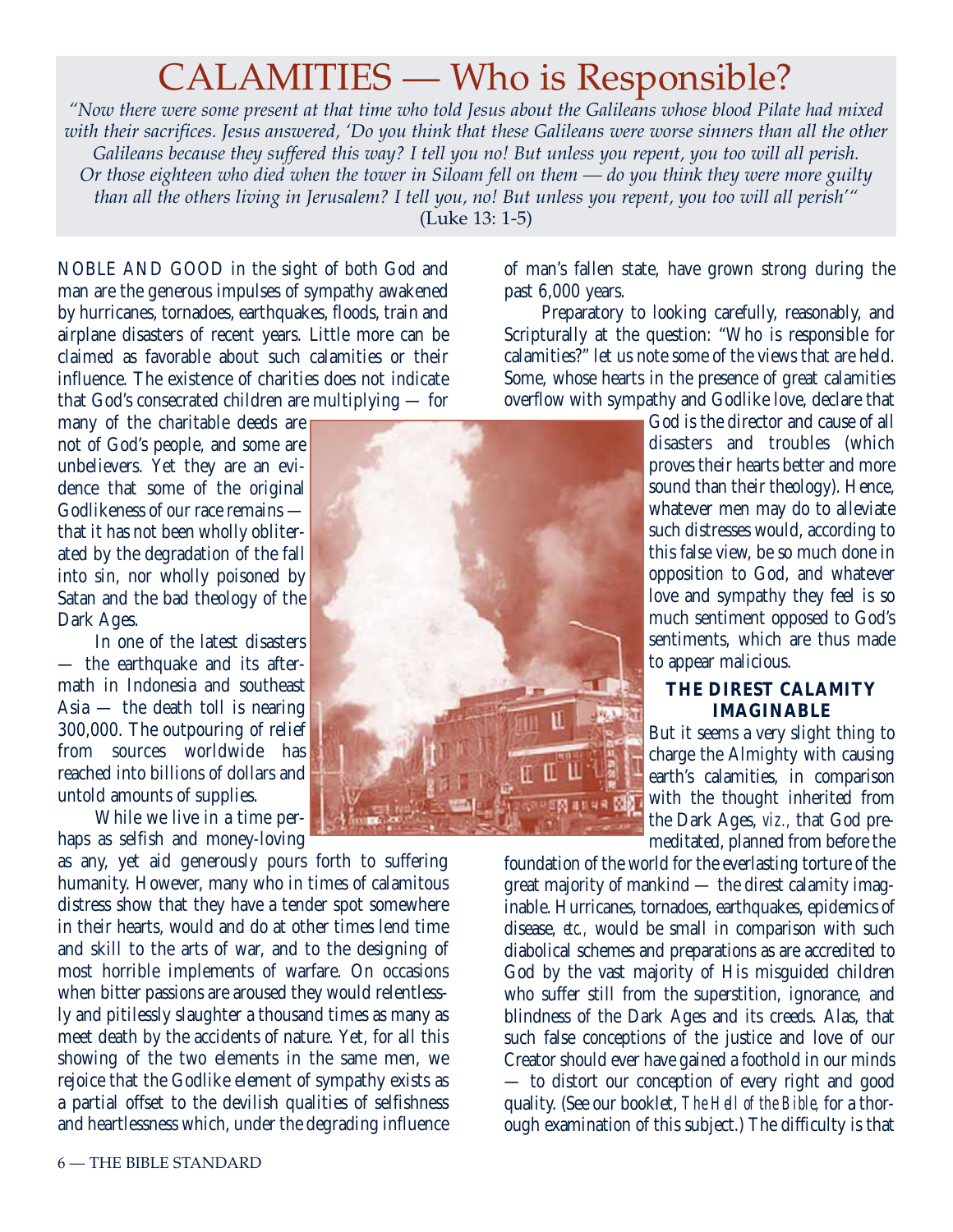men have been led to consider the very Bible which declares God's true character of love and justice as the authority for these devilish doctrines; whereas these false interpretations were originated in the Dark Ages by those who instigated or assisted in burning Bibles and tormenting real Bible believers. O Lord, grant your people a great opening of the eyes of their understanding, that they may be able to comprehend the lengths and breadths, the heights and depths of your love and mercy toward your creatures through Christ!

## **GOD'S SYMPATHY — HOW SHOWN**

When we declare that whatever there is of love and sympathy in man is only the remnant of the original Divine likeness in which Adam was created, not wholly effaced by 6,000 years of degradation in sin, it at once arouses the question: In what way does God manifest His sympathy and love in such emergencies, when even the hearts of fallen human beings are touched with sympathy and love to acts of kindness and mercy? A correct answer is that God is represented in every act of kindness done, whether by His children or by the world, because their actions under such circumstances are the result of their possession of some measure of His character and disposition. This answer is not complete in itself and further explanation is needed to be fully satisfactory, but thank God, a fuller investigation in the light of His Word reveals a boundless sympathy on His part providing an abundant remedy which is shortly to be revealed.

But why does not God immediately deliver His creatures from calamities? Or, to go still further back, why does He (who has all wisdom and all power) not *prevent* them? We may as well include all the evils which God could prevent if He desired — all forms of sickness and pain, wars and murders — everything which causes pain or trouble to those who desire to be in harmony with God? The answer to any one of these questions will answer all, for all human evils have a common source or cause.

To comprehend this cause fully, we must go back to the very beginning of sickness, death, and sorrow in the human family — at creation and to the Garden of Eden, where neither famine, pestilence, hurricane, tornado, earthquake, nor human death was permitted, and where man and his surroundings and conditions were pronounced "very good" (Gen. 1: 31) by God Himself. Man certainly appreciated these conditions, for he had to be driven out and prevented from returning by the fiery sword which kept the way of access to

the life-sustaining fruits of the Garden (Gen. 3: 24). And this loving Creator, who so graciously provided for the life and comfort of His creatures, and who communed with them, and gave them His blessing and the promise of everlasting life upon the sole condition of continued obedience — how came it that He so changed His attitude toward His creatures as to drive them from the Edenic comforts and blessings, out into the unprepared earth — to toil, weariness, insufficient sustenance, and eventually to death?

**DEATH PENALTY INFLICTED GRADUALLY**

We must remember that the Creator specially "prepared" in advance the Garden of Eden only (Gen. 2: 8), for man's comfortable enjoyment of the favors of life, and a fitting place for his trial. God foresaw man's fall, and provided that the penalty of sin, "dying thou shalt die" (Gen. 2: 17, margin), instead of being suddenly inflicted, as by a lightning stroke or some other speedy method, should be served out gradually by contact with the unfavorable conditions of climate, thorns, weeds, disease, sterility of soil, storms, floods, earthquakes, *etc*., of the unprepared earth — the preparation of which would require 7,000 years more to fit it entirely for the habitation of perfect, obedient, human children of God. Adam and Eve, therefore, went forth from Eden convicts, under sentence of death, self-convicted under the most just of all judges, their Creator and Friend. The convicts esteemed it a mercy to be let to die gradually rather than suddenly, while to the Creator and Judge this was expedient because of His plan for their future, in which such experience with imperfect conditions would be of great value — a plan for the increase of the race, and for its discipline and final redemption and restoration.

God foresaw that the death penalty, inflicted in this manner, would through experience furnish mankind such a lesson on the exceeding sinfulness of sin and its baneful results as would never need to be repeated — a lesson, therefore, which would profit all who learn it to all eternity, especially when Christ's Millennial reign of righteousness shall manifest the fruits of righteousness in contrast. God also designed that the exercise of man's mental faculties in coping with the disturbances and imperfections of his surroundings would cause him to develop ways of relief from these, as well as the exercise of his moral faculties in combating his own weaknesses, and calling upon his sympathy, would prove beneficial in preparing him for future blessings.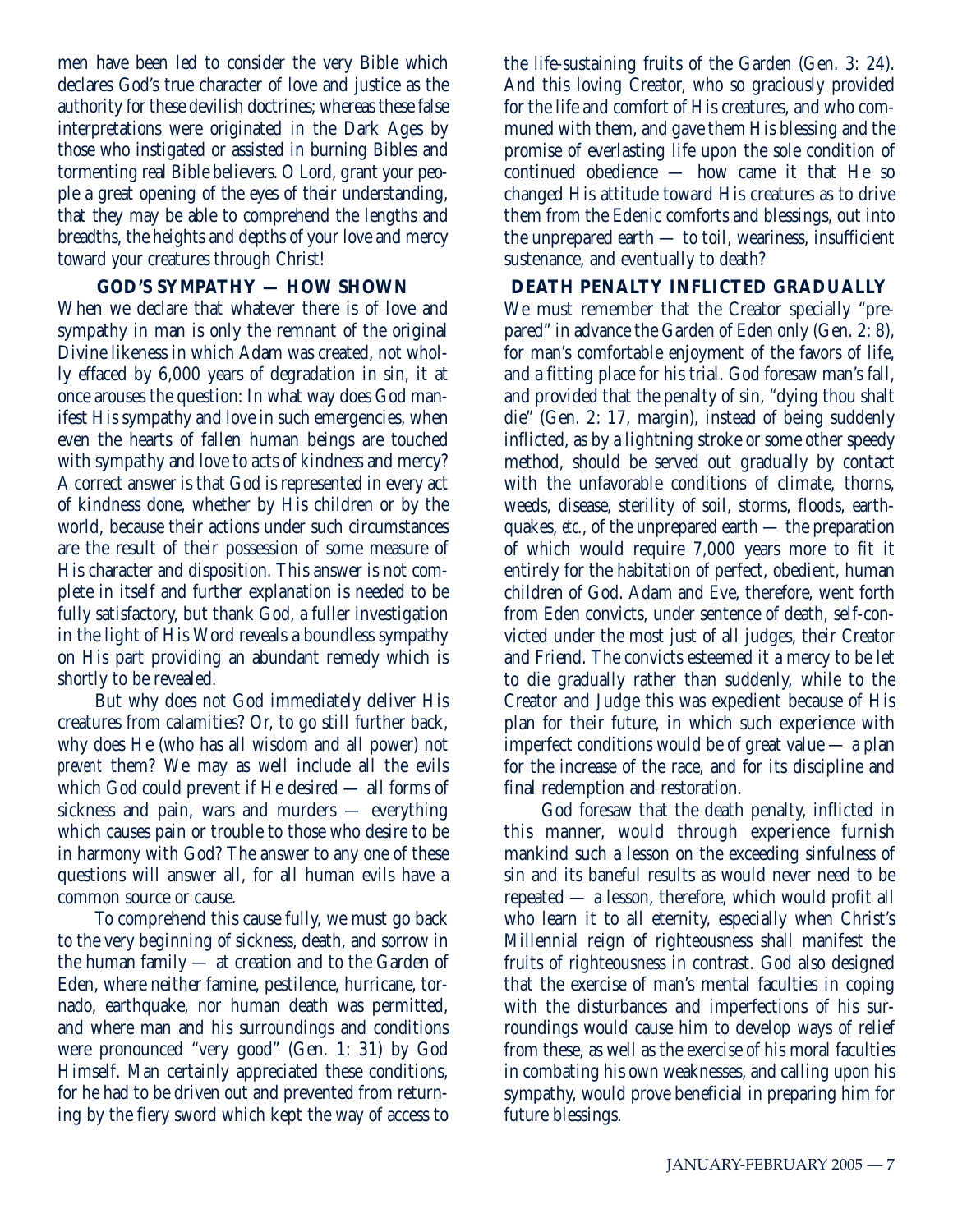**Most tsunamis originate along the "Ring of Fire," a zone of volcanoes and seismic activity 24,000 miles long that encircles the Pacific Ocean. Since 1819, about 40 tsunamis have struck the Hawaiian Islands.**

**Other more recent natural disasters — 1931: Flood in China killed 3,700,000 1970: Cyclone in Bangladesh killed 300,000 1976: Earthquake in China killed 255,000 1990: Earthquake in Iran killed 50,000**

**ETERNAL TORMENT — UNJUST, UNLOVING** Had the sentence of God (in addition to a loss of Eden's comforts and the experience with sin and death) condemned His creatures to an eternity of torment and anguish, as some still believe and teach, who could defend such a sentence, or call the Judge just, loving, or in any sense good? Surely no one of a sound mind! But when it is seen that the Scriptures teach that death (extinction — Rom. 6: 23; Isa. 43: 17 — not life in torment) was the penalty pronounced and inflicted, all is reasonable. God has a right to demand perfect obedience from His perfect creatures when placed under perfect conditions, as in Adam's case. And the decree that none shall live everlastingly except those who attain perfection is both a wise and a just provision for the everlasting welfare of all.

There is a depth of meaning in the Creator's words as He sent forth His fairly-tried and justly-condemned creatures to labor among the thorns and briars; to pain, sorrow, and disease; and to be subject to the casualties and calamities of nature's unfinished work. He said, "Cursed is the ground for your sake" (Gen. 3: 17-19), *i.e.,* the earth in general is in its present imperfect condition for your profit and experience even though you may not esteem it so. Adam would have liked to retain continual access to the garden's fruit, to avoid severe labor, and to enable him fully to sustain his vital powers and live forever, but in loving consideration for man's ultimate good, no less than in justice, and in respect for His own sentence of death, God prevented this and guarded the way back to the Garden in order that the death sentence should not fail of execution and in order that sinners should not live forever and thus perpetuate sin (Gen. 3: 22-24).

#### **BENEFITS DERIVED FROM THE CURSE**

The children of the condemned pair inherited the effects of their fall into sin, imperfections, weaknesses, and also the penalties of these; for "who can bring a clean thing out of an unclean?" The whole race, therefore, as convict laborers, have not only been learning what sin and evil are, and their undesirable results, but also by their labor and skill they are serving to prepare the earth and bring it to the full perfection designed for it, and illustrated in the condition of Eden — ready for a further purpose of God.

We can see, then, that labor and toil were prescribed for man's good. They have kept him so employed that he could not plan and consummate evil to the same extent that he otherwise would have done. And as the earth becomes more fertile, approaching perfection, man's vitality becomes less, so that now, with greater leisure to plot and scheme and grow wise in evil, the period of life in which to do so is shorter. What a mercy in disguise is this present shortness of life under present circumstances! Were some of the "shrewd businessmen" who accumulate enormous wealth and grasp great power in a few short years to live 930 years as Adam did (Gen. 5: 5), what might we expect but an absolute monopoly on the part of a few, with the rest of the race for their dupes and slaves?

We see then that God's action in exposing His creatures to death, pain, and various calamities was, first of all, one which related only to this present life on earth, and to no other; God did not give the slightest hint that there would be any continuance of life in any other locality. On the contrary, the words of the penalty were: "Dust you are and to dust shall you return"; "dying you shall die" (Gen. 3: 19; 2: 17, margin). True, God gave the promise that somehow and at some time a son of the woman would accomplish a deliverance (Gen. 3: 15). But it was then vague, indefinite, and merely a glimmer of hope to show them that though God dealt severely with them and on lines of law and justice, He sympathized with them, and ultimately, without violating justice or ignoring His own righteous sentence of death, would bring relief.

**GOD JUST, AND THE JUSTIFIER OF SINNERS** St. Paul tells us that God adopted a method for the recovery of man from the original sentence of death that came upon all as the result of Adam's fall, which would show the justice of His sentence and the unchangeableness of His decrees, and yet permit such as are sick of sin to use their experience wisely, and to return to harmony with, and obedience to their Creator and His just and reasonable laws and regulations. This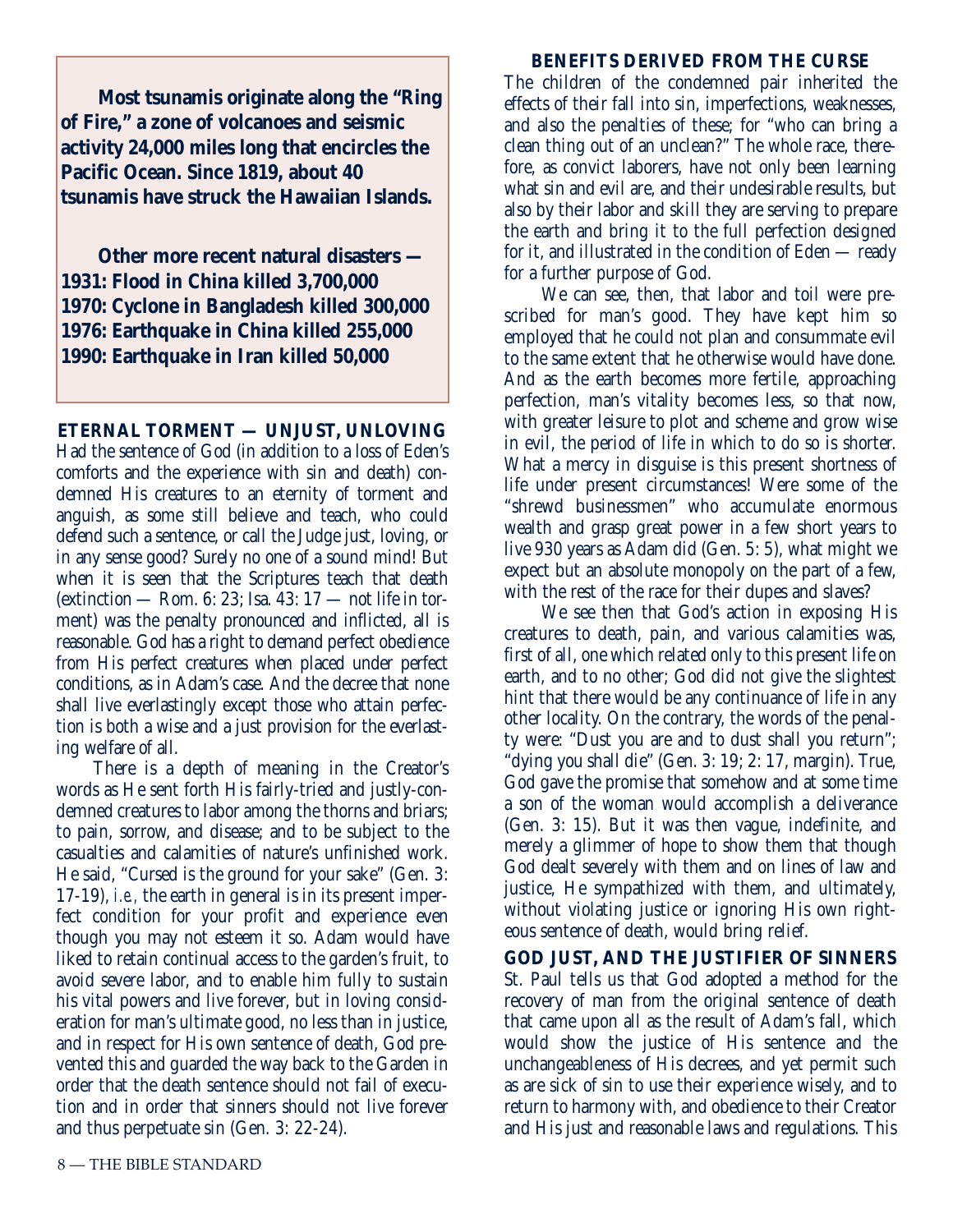Divine Plan by which God could remain just and unchangeable in His attitude toward sin and sinners and yet release them from the penalty of sin (death and disfavor), is stated by St. Paul in Rom. 3: 24-26. In brief, this plan provided that another perfect man who, by obedience to the law of God, would prove His worthiness of eternal life, might, by the willing sacrifice of the life to which He was thus proved worthy, redeem the forfeited life of Adam and his posterity who lost life through him, for it is written, "In Adam all die," and "By the offence of one, judgment came upon all men to condemnation" (1 Cor. 15: 22; Rom. 5: 12, 18).

Since the condemnation to death was thus upon all men and since another man newly created and inexperienced as Adam was, though just as favorably situated, would have been similarly liable to fall, God devised the marvelous plan of transferring His only begotten Son from the spiritual to the human nature, thus providing a man fit for sacrifice — "the man Christ Jesus, who gave himself a ransom for all." "Though he was rich [though He possessed heavenly glory with God, honor and riches of wisdom and power above both angels and men], yet for your sakes he became poor [humbling Himself to a lower nature, that of a man, becoming obedient even unto death], that you through his poverty might be rich" (1 Tim. 2: 5, 6; 2 Cor. 8: 9). Therefore the one first created, "the first-born of every creature" (Col. 1: 15), "the beginning of the creation of God" (Rev. 3: 14), the one who had known God's character longer, more fully, and more intimately than any other being — the one in fact who had been honored as Jehovah's chief intelligent and active Agent in the creation of angels as well as of men, the one by whom all things were made, and aside from whom not anything was made (John 1: 3; Col. 1: 16, 17) — this great being, Jehovah's Prime Minister, the one next to Himself in dignity, was entrusted by the Almighty with the great work of redeeming and restoring mankind.

## **JESUS DIED FOR MAN'S DELIVERANCE**

To redeem mankind would cost the sacrifice of Jesus' own life as the ransom-price, with all that that implied of suffering and self-denial. To restore them (such as would prove worthy — whosoever wills) would require the exercise of Divine power to open the prison-house of death, to break the restraints induced by sin, such as prejudice and superstition, and to give all the redeemed the fullest opportunity to show whether they prefer good or evil, righteousness or sin, truth or error — to destroy all who love and work iniquity (Psa. 145: 20), and to develop and perfect again all who love and choose life upon its only condition — righteousness (Psa. 37: 34-40).

*He secured the legal right to cancel the sentence of condemnation to death against them, and hence the right to raise and restore to life all that had been lost through sin.*

To know the Father's plan and His privilege of cooperation in its execution was to appreciate it and joyfully to engage therein. Willingly our Lord Jesus laid aside the glory of the higher nature which He had with the Father from before the creation of the universe (John 17: 5; 2 Cor. 8: 9). He was "made flesh" (John 1: 14; Heb. 2: 9, 10, 14-18), became a man at thirty years of age, and then began the great work of sacrifice, the sacrifice of Himself for the cancellation of the sin of the first man, to recover Adam and his race by dying on their behalf as their Redeemer. By giving to Justice the price of their liberty from Divine condemnation He secured the legal right to cancel the sentence of condemnation to death against them, and hence the right to raise and restore to life all that had been lost through sin (John 5: 21). He wills to restore all who will prove worthy, and to prove who are worthy of everlasting life will be the object of the world's thousand-year Judgment Day (1 Tim. 2: 4; 4: 10; 1 John 2: 2; 2 Pet. 3: 9). This fact, *viz*., that our Lord's mission to earth at the First Advent was to die for the race that He might undo the results of Adam's transgression and to secure the right to raise and restore them is clearly stated by the Apostle (Rom. 5: 6-12, 16-19, 21; 1 Cor. 15: 21-24).

## **"BY HIS KNOWLEDGE"**

Though tempted in all points like as we (His "brethren") are, He ignored His own will (Luke 22: 42; John 4: 34; 5: 30) and all suggestions from others contrary to God's plan (Matt. 16: 23; Luke 4: 4, 8, 12), and obeyed God implicitly. Therein lay the secret of His success. Temptations did not overcome Him as they did even the perfect man Adam because He was fully consecrated to the Divine will and plan, and this fullness of consecration and trust was the result of His intimate knowledge of the Father and His unbounded confidence in His wisdom, love, and power. He had knowledge of His previous existence as a spirit being with the Father (John 17: 5; 3: 12, 13; 6: 62). Our Lord's success, then, was the result of being rightly exercised by His knowledge of God, as it is written, "By His knowledge shall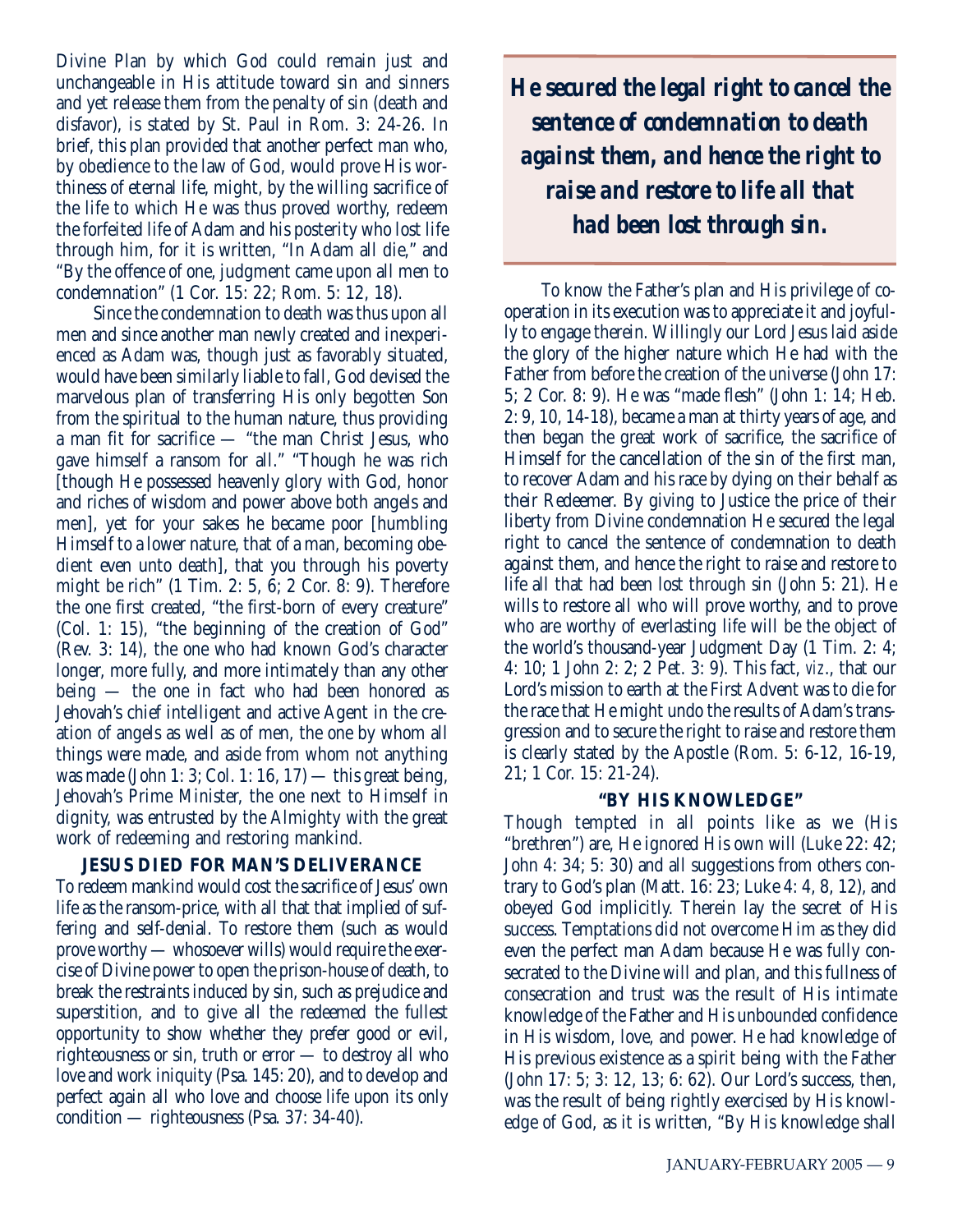my righteous servant justify many, for he shall bear their iniquities" (Isa. 53: 11). There are two suggestive thoughts here: (1) Even the perfect man Adam failed in trial because of the lack of full appreciation of God's greatness, goodness, and resources; and (2) The knowledge (as in Satan's case) would be valueless, if unaccompanied by sincere love and dedication to do God's will. A further lesson to Christ's "brethren" is that both knowledge and consecration are essential to their following in the Master's footsteps.

Jesus and His mission were not really known and even His most ardent followers and admirers at first supposed that His mission was merely to heal some of the sick Jews, to advance their nation to the rulership of a dying world, and to be a teacher of morals. They saw not at first that His mission was to lay the foundation of a world-wide empire which would include not only the living, but also the dead of Adam's race, and which would ensure everlasting peace and joy to all the worthy by forever eradicating sin and all who love it, after fully comprehending its character in contrast with righteousness. Even His friends and disciples were slow to realize the grand dimensions of His work, though He continually repeated them, and bore witness, saying: "The Son of Man came . . . to give His life a ransom for many"; "Verily, verily, I say unto you, the hour is coming [Sinaitic MS omits the words, "and now is"] when the dead shall hear the voice of the Son of God: and they that hear [heed] shall live." "The Lord . . . hath sent me . . . to preach deliverance to the captives [of death] and recovering of sight to the [mentally, morally, and physically] blind, to set at liberty them that are bruised [injured by the Adamic fall the greatest calamity that ever occurred]" (Matt. 20: 28; John 5: 25; Luke 4: 18).

The sacrifice of the Redeemer's all as Adam's ransom price was offered at the time He was thirty years old — at His baptism. There the offering was accepted by Jehovah as marked by His anointing with the spirit. Thenceforth He spent the 3½ years of His ministry in using up the consecrated life already offered, and this He completed at Calvary. There the price of our liberty was fully laid down, when our Lord uttered, "It is finished!" It is acceptable by the grace of God as the offset and covering for every weakness and sin of the first man and his posterity, resulting either directly or indirectly from the first disobedience and the fall. All that is necessary since, for a full return to Divine favor and communion and to an inheritance in the Paradise (garden) of God which the great Redeemer in due time has promised to establish in the entire earth as at first in the Garden of Eden, is a recognition of sin, full repentance, and a turning from sin to righteousness. Christ will establish righteousness in the earth by the Kingdom of God which He has promised shall be established, and for which He has bidden us wait and hope (Hab. 2: 3), and for which He taught us to pray, "Thy Kingdom come, Thy will be done in earth, as it is in heaven."

## **"YE SHALL ALL LIKEWISE PERISH"**

Death, in whatever form it may come, means perishing, ceasing to exist, for death is "a cessation of life." All mankind, through Adam's transgression, came under condemnation to loss of life, to perish, to "be as though they had not been" (Obad. 16). And only one way of escape from that condemnation has been provided (Acts 4: 10-12). Because of Christ's redemptive work all may escape perishing by accepting the conditions of life, "For God so loved the world that He gave His only begotten Son, that whosoever believes in Him should not perish but have everlasting life" (John 3: 16). During Christ's Millennial reign those whom Pilate slew, those upon whom the tower in Siloam fell, those who have perished in earthquakes, storms, floods, mine disasters, fires, explosions, shipwrecks, warfare, murders, accidents, *etc*., and all others of the race in general ("Ye shall all likewise perish"), sharers in the death penalty now upon all, will be released from the tomb, brought to a knowledge of Christ, His ransom work, and their privilege of repentance and full restitution to Divine favor — life, *etc*. Thus seen, perishing was the Adamic death penalty, but it will be canceled by Christ's "ransom for all" (1 Tim. 2: 6). No longer should it be regarded as a perished condition, but as a "sleep" (John 11: 11-14; Matt. 9: 24; 1 Thes. 4: 14; 5: 10), from which the Redeemer will awaken all, to give each who did not have it before being overtaken by Adamic death a full, individual opportunity to escape death and to live forever.

All who will fail to repent and lay hold upon the gracious Life-giver shall perish. They will fail to obtain the full restitution provided; they shall never see (perfect) life (full restitution), for the wrath or condemnation of God will abide on them, condemning them to death as unworthy of life (John 3: 36). As this will be their second condemnation, and an individual one, so the penalty will be the Second Death, which will not be general to the race, but only upon such individuals as refuse God's favor of reconciliation and life (Rev. 21: 8; Acts 3: 22, 23; Psa. 145: 20).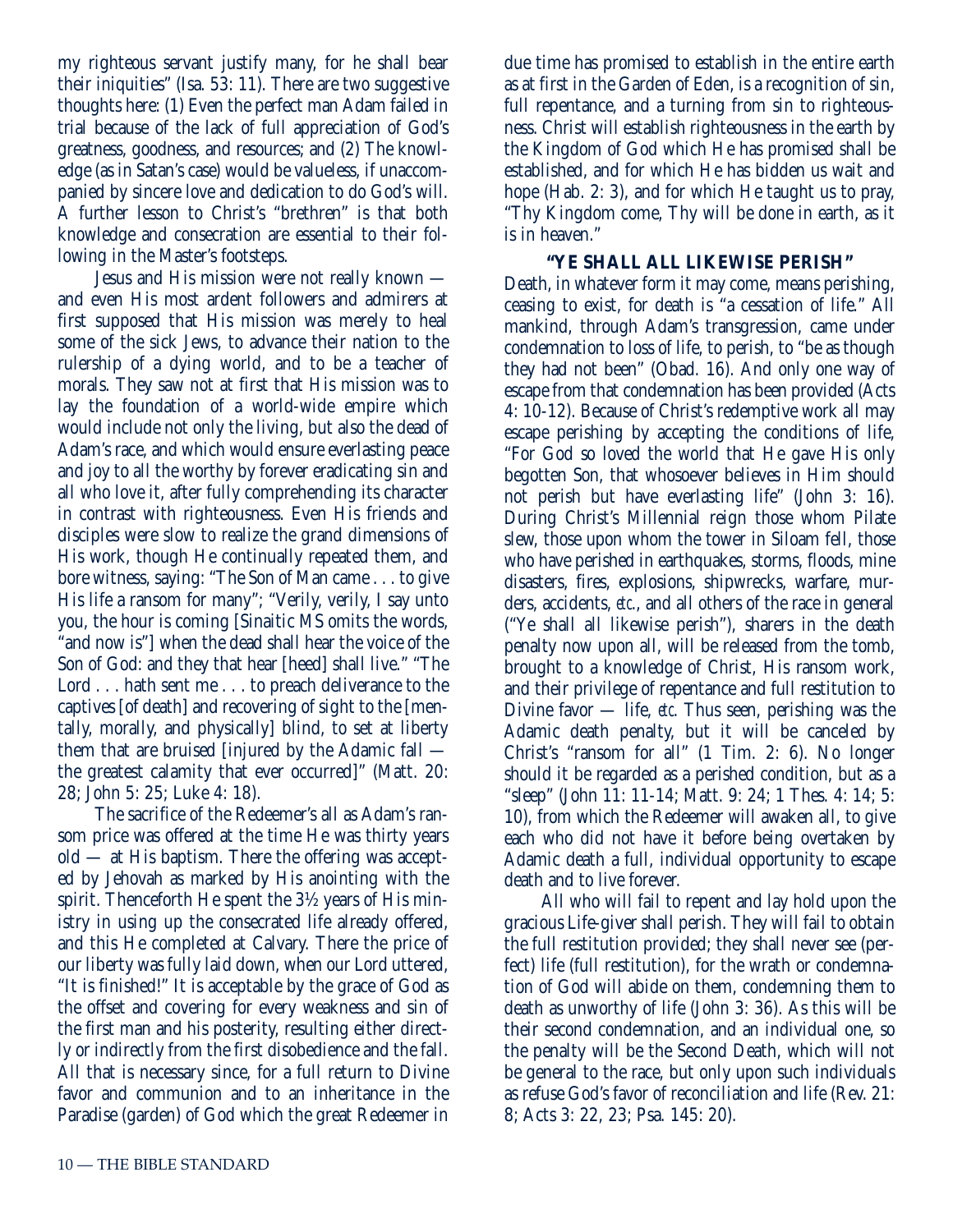Under that blessed and wise rule of Christ as King of nations (not visible in flesh, however, for He is no longer flesh, having been highly exalted again after He had finished His human life by giving it as the ransomprice), all the evil, depraved tendencies inherited from the fall and from the 6,000 years of degradation will be restrained, held in check, by superhuman wisdom, love, and power. All will be brought to a clear knowledge of the Truth in its every phase (1 Tim. 2: 4; Isa. 11: 9), and will be fairly and fully tested. The lovers of righteousness will be perfected and given control of the perfected earth, while those loving unrighteousness under that clear light of knowledge and experience will, as followers of Satan's example, be utterly destroyed in the Second Death. The first death is the destruction to which all were subjected by Adam's sin, but from which all will be recovered by Jesus' sacrifice. The Second Death is that destruction which will overtake those who, though redeemed by Christ from the first death, will by their own willful and sinful conduct, merit and receive death again (Ezek. 18: 4, 20; Jer. 31: 29, 30). This Second Death means their utter destruction, not torment, without hope of another redemption or resurrection, for Christ dies no more. Nor could any good reason for their further trial be assigned, for the trial granted during the Millennial Age under Christ, as Judge, will be a thorough, fair, individual, and final trial (Acts 17: 31; 1 Cor. 15: 25; Matt. 25: 31-46; Rev. 20: 11-15).

## **HOW TO REGARD CALAMITIES**

As Jesus used the calamities of His time in illustrating the just penalty against all who do not flee sin and lay hold upon the Redeemer and Lifegiver, so we use them. We declare that destruction, perishing, is the just penalty of sin taught in the Scriptures. We denounce as unscriptural the eternal torment theory, which is still believed by some of God's children, as one of Satan's blasphemous slanders against God's character. And we proclaim that only by repentance, reformation, and faith in the Redeemer can the gift of God, eternal life through Jesus Christ our Lord, be obtained. Whoever hears the offer of life is responsible to the extent that he understands it, and, according to God's promise and plan, all mankind shall, at some time, either during the Gospel Age, or during the coming Millennial Age, be brought to full, clear appreciation of these conditions and opportunities, with fullest opportunities for repentance and life (John 1: 9; Jer. 31: 31-34).

Calamities should be regarded generally as accidents, attributable to human imperfection and lack of experience, or to disturbances incidental to the preparation of the earth for its more quiet and perfect condi-

*Under that blessed and wise rule of Christ as King of nations . . . all the evil, depraved tendencies inherited from the fall and from the 6,000 years of degradation will be restrained, held in check, by superhuman wisdom, love, and power.*

tion during the Sabbath, or seventh thousand-year period (the Millennium), and for its state of absolute perfection forever after the Millennium. After the Millennium, under Christ's direction, the perfected earth shall be given its finishing touches and made fully ready for the redeemed race to use, enjoy, and rule. Man is exposed to these calamities and accidents, and not defended from them by his Almighty Creator because: (1) Man is a sinner condemned to death and is not to be spared from it, but must be allowed to pass through it; and (2) by the present experiences with trouble and sorrow and pain, all of which are but elements of death, mankind is learning a lesson and laying up in store an experience with sin and its resultant sorrow, pain, and death, which will be valuable in that Millennial Age, when each shall be required to choose between good and evil. The evil they are now learning first; the good, and its blessed results and rewards, but dimly seen at present, will be fully revealed then.

**WHY WORLD'S BLESSING IS DELAYED** Some may ask, If this be God's plan for redeeming the world by the death of His Son, and justifying and restoring all who believe in and accept Him, and obey and love righteousness, why did not the Millennial reign of Christ with its favorable conditions and powerful restraints begin at once, as soon as Christ had given the ransom-price at Calvary? Why has He compelled those who would follow righteousness to "sail through bloody seas" and suffer for righteousness' sake? Or else, why not have postponed the giving of the ransom until the close of the 6,000 years of evil and the inauguration of the Millennial reign? Or, at least, if the present order of events is best in the Divine wisdom, why does not God specially protect from calamities, accidents, sorrow, pain, death, *etc*., those who have fully accepted of Christ as their Savior and who have sacrificed and are using their all in His service?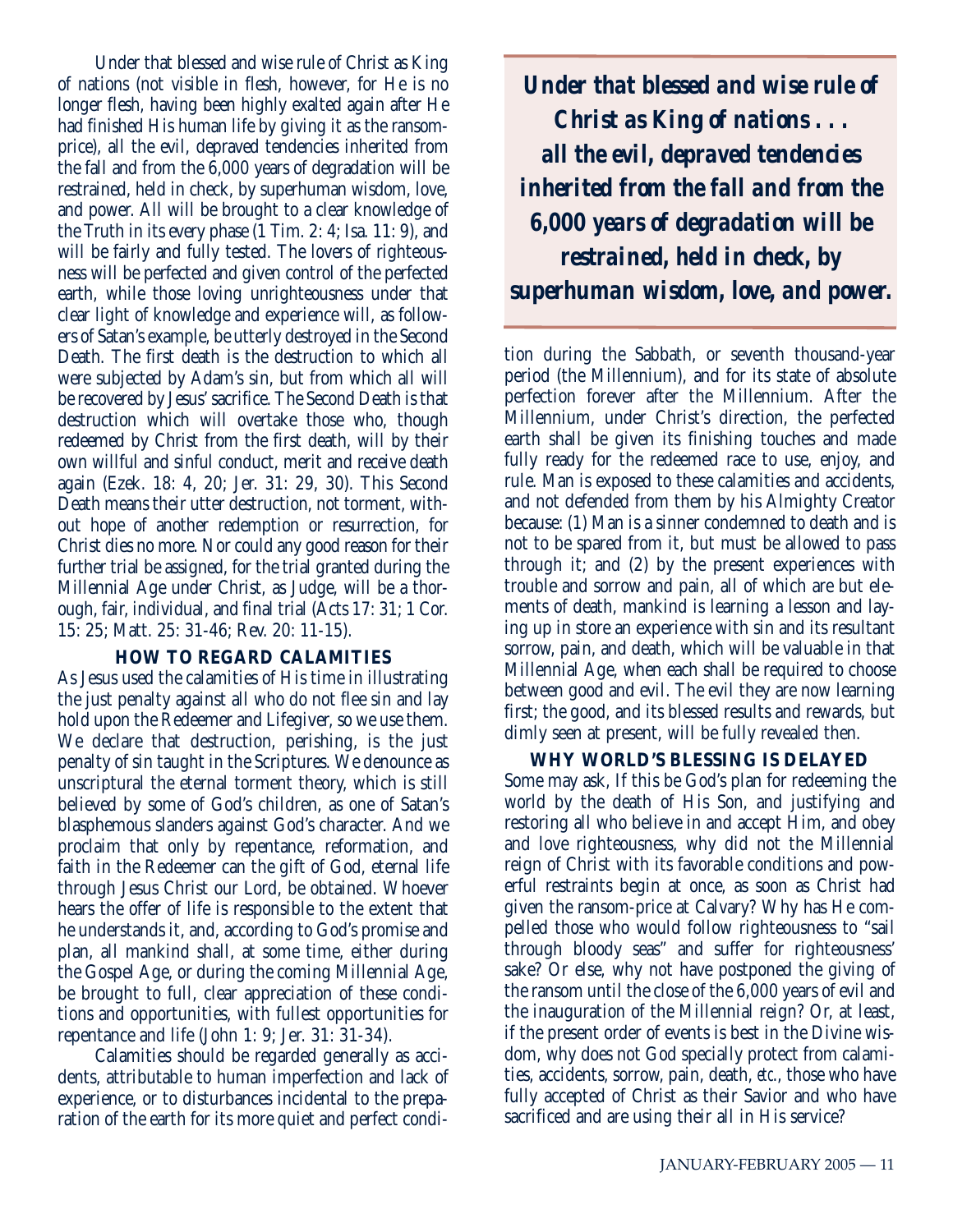God postponed the promised blessings to the world (Gal. 3: 8, 16, 29; Acts 3: 19-21; Isa. 35) in order first to select a Bride for His Son (Acts 15: 14-18; Rom. 8: 22, 19; Rev. 21: 9, 10, 2; 19: 6-9). God's consecrated ones, the Church of the Gospel Age, are a "peculiar people," different from the remainder of the race, and God's dealings with them are peculiar and different also. Calamities, great and small, continually involve God's servants as well as the worldly, and seemingly as much by accident. But herein the Lord provides tests for our faith — intended either to turn us back if we have not sufficient faith to permit further progress, or to develop, strengthen, and increase our faith, if we have it and will exercise it under His direction.

## **WHY CHRISTIANS SUFFER**

The Lord's assurance to His truly consecrated children is "that all things shall work together for good" to them (Rom. 8: 28). God assures them that having entered into a new relationship with Him, all of their affairs are henceforth His affairs and concern. Thus they may realize that however the world may be subject to accidents incidental to present imperfect conditions under the curse, God's "little ones" are His peculiar care. Not a hair of their heads may suffer injury without His knowledge and consent (Luke 12: 7; John 10: 28, 29). How wonderful! And yet how reasonable when we recall the assurance that, "Like as a father pities his children, so the Lord pities [has compassionate love for] them that fear [reverence] him" (Psa. 103: 13).

There are two reasons why God's people are not exempted from the ills of life common to the world:

(1) Such exemption would attract all kinds of characters into the Church, from selfish motives. While God purposes offering His blessings freely to all in due time, He is working according to a plan in which He set aside the Gospel Age for the selection of a special class, for a special purpose — to be used as Divine agents, as joint-heirs with their Lord and Savior, in blessing and enlightening the whole world in the coming Age. Contrary to general understanding, therefore, God has been as careful to exclude some from His Church as to draw others. His preferences are manifested as not according to color, sex, learning, or nationality, but according to faith, obedience, and Christlikeness of heart, or will. "Whom he did foreknow he also did predestinate [all accepted as members of the glorified Church, the Royal Priesthood] to be conformed to the image [character-likeness] of his Son" (Rom. 8: 29).

(2) It is a part of the necessary schooling of God's children that they learn to trust Him implicitly — not merely in matters which they can see clearly and

understand fully, but in everything. Those who cannot learn this as one of their lessons (and it is one of the most important of all) cannot pass the examination, but will be deemed unfit to reign with the Lord, either in the heavenly or earthly phase of His Kingdom. True, faith is not the only qualification for a share in the Kingdom, but it is the most important of all because without it we cannot cultivate the other elements of character so well. Without faith the other elements of character would not be acceptable to God, even if we had them in perfection, for "without faith it is impossible to please him" (Heb. 11: 6).

Only from the instructions of God's Word can we see matters from this standpoint, and only when viewed from this standpoint can the trials, difficulties, perplexities, persecutions, *etc*., which come to God's people be appreciated so that they can "rejoice in tribulation" and "in everything give thanks." They rejoice by faith, even as they see by faith and walk by faith. Such only can realize that present trials are designed by their Father and intended to work out for those properly exercised thereby a far more exceeding and eternal weight of glory — for they look not at the things that are seen and temporal, but, with the eye of faith, at the things promised — unseen and eternal (2 Cor. 4: 18).

#### **THE "TIME OF TROUBLE"**

Some may ask, Why should this present generation suffer such terrible disasters, *e.g*., the World War that broke out in 1914, which in its two phases has been the most widespread, impoverishing, and destructive war known to history, with millions horribly slaughtered, most nations left bankrupt, and others fast approaching that condition due to heavy tax burdens and great efforts to prepare for further warfare?

Many sign and time prophecies show that since October 1914 we have been living in the great "time of trouble, such as never was since there was a nation" (Dan. 12: 1), and Jesus adds, "no, nor ever shall be" (Matt. 24: 21). In this, "the time of the end," many are running to and fro and knowledge is increased (Dan. 12: 4). We are glad that there will never need to be another time of worldwide trouble like this, "the day of wrath and revelation of the righteous judgment of God" (Rom. 2: 5), "the last days" described in James 5: 1-5, and the "perilous times" of 2 Tim. 3: 1-5.

Man by sin and selfishness brings much trouble upon himself. The droughts, famines, pestilences, upset weather conditions, *etc*., prophesied for "the day of his [the Lord's] preparation [for the coming thousand-year reign of peace]" (Nahum 2: 3), are brought on largely by man's selfish depleting of the forests and soil, by selfish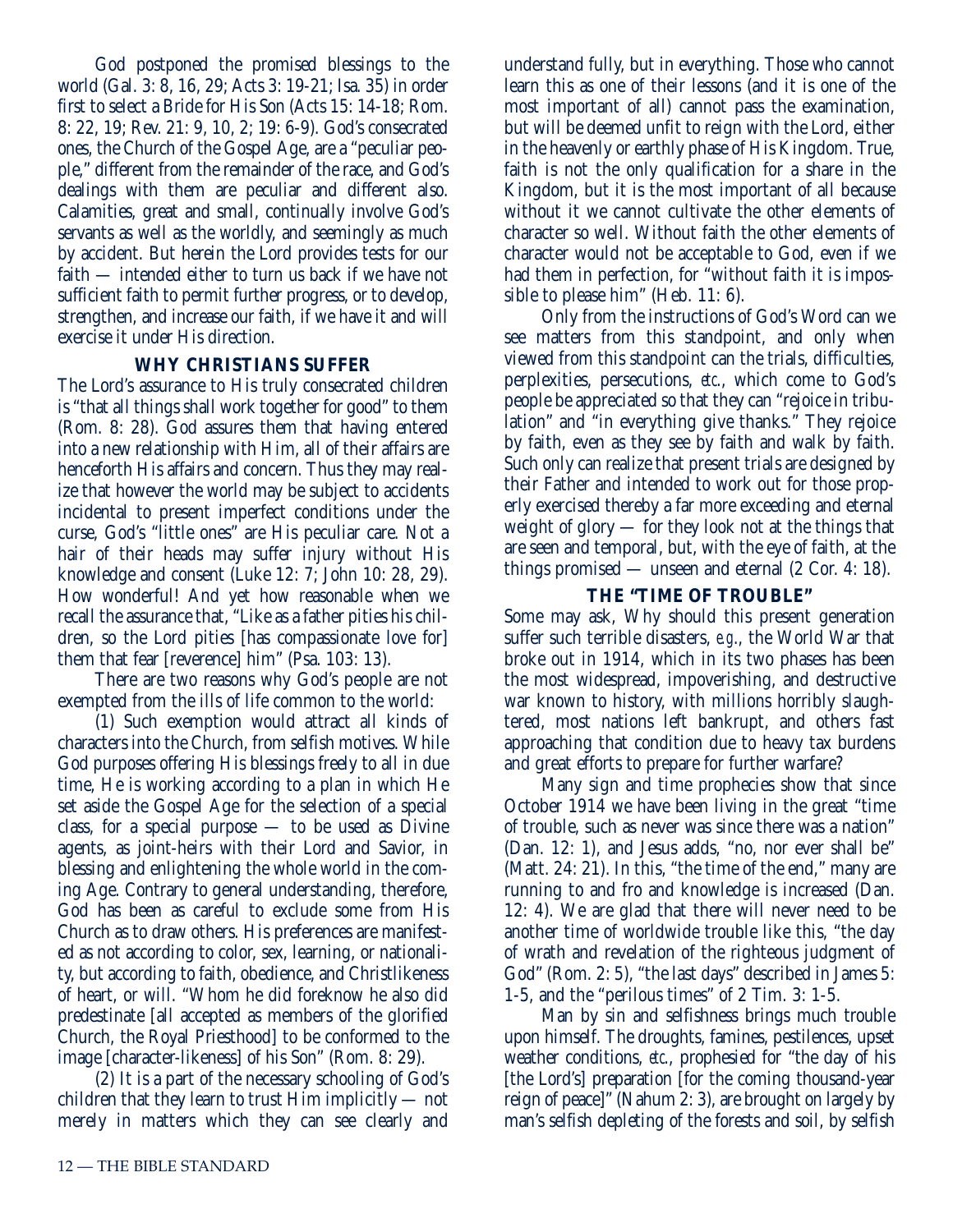commercialism, by devitalization of natural foods, by war preparations, by upsetting atmospheric conditions with atomic explosions, *etc*. In accomplishing His plans God works largely through natural means and uses the wrath of man to praise Him, and the remainder of wrath He restrains (Psa. 76: 7-10).

All are aware that Christendom has much to answer for, but just why this present generation should be called upon to suffer more than any other is a problem which some may not fully understand. The justice of the Time of Trouble upon the nations of our day should be understood when we recognize the fact that we stand today in a period which is the culmination of ages of experience which should be, and is, in some respects, greatly to the world's profit, especially to that part of the world which has been favored, directly and indirectly, with the light of Divine Truth — Christendom — whose responsibility for this stewardship of advantage is consequently very great. God holds men accountable, not only for what they know, but also for what they could know if they would apply their hearts to instruction — for the lessons which experience is designed to teach. If men fail to heed the lessons of experience, or willfully neglect or spurn its precepts, they must suffer the consequences which will come upon them.

Before so-called Christendom lies the open history of past time, as well as the Divinely inspired revelation. What lessons they contain! Lessons of experience, wisdom, knowledge, grace, and warning. By giving heed to the experiences of preceding generations along the various lines of human industry, political economy, *etc*., the world has made commendable progress in material things. Many comforts and conveniences of our present civilization have come to us from applying the lessons observed from the experiences of past generations. The skills in communication has brought these lessons within the range of every person. The present generation in this one point alone has much advantage in every way: all the accumulated wisdom and experience of the past are added to its own. But the great moral lessons which men ought also to have been studying and learning have been generally disregarded, even when they have been emphatically forced upon public attention.

History is full of such lessons to thoughtful minds inclined to righteousness; men of today have many more such lessons than those of previous generations, and this generation must suffer for its neglect (Isa. 63: 3-6; Nah. 1: 2; Rom. 1: 18; Eph. 5: 6; Jas. 5: 1-8). "The elements" are melting "with fervent heat, the earth also and the works that are therein" are being "burned up" to make way for the coming reign of peace (2 Pet. 3: 10- 13). The Lord has gathered the nations and assembled the kingdoms, and is pouring upon them His indignation, even all His fierce anger, for all the earth is being devoured "with the fire of His jealousy" and soon He "will turn to the people a pure language" in which they will "serve Him with one consent" (Zeph. 3: 8, 9). After referring to the "distress of nations, with perplexity," "men's hearts failing them for fear," *etc*., and the clouds of trouble amid which the Son of Man is being revealed, our Lord exhorts: "Then look up, and lift up your heads; for your redemption [deliverance] draws nigh . . . when you see these things happening, know that the Kingdom of God is near" (Luke 21: 28, 31). We rejoice as we see Satan's empire crumbling in its overthrow to make way for Christ's coming reign on earth.

\* \* \*

# **of interest . . .**

**Norma McCorvey, "Jane Roe"** of the Roe v. Wade abortion battle, has petitioned the Supreme Court for a re-evaluation — "Now we know so much more, and I plead with the court to listen for witnesses." Her protest against the abortion ban in Texas led to the 1973 ruling that abortion be legalized. Regretting her role in the case, she now contends that new evidence would show that the procedure may harm women.

The politically charged issue comes before the court as both sides gird for a possible bitter nomination fight over Chief Justice William Rehnquist's replacement should the ailing judge retire this term. At least three judges, including Rehnquist, have said Roe v. Wade was wrongly decided and should be overturned.

The last big abortion decision by the Supreme Court came in 2000, when the court ruled 5-4 to overturn Nebraska's ban on "partial-birth" abortion because it failed to provide an exception to protect the mother's health.

— *The Guardian*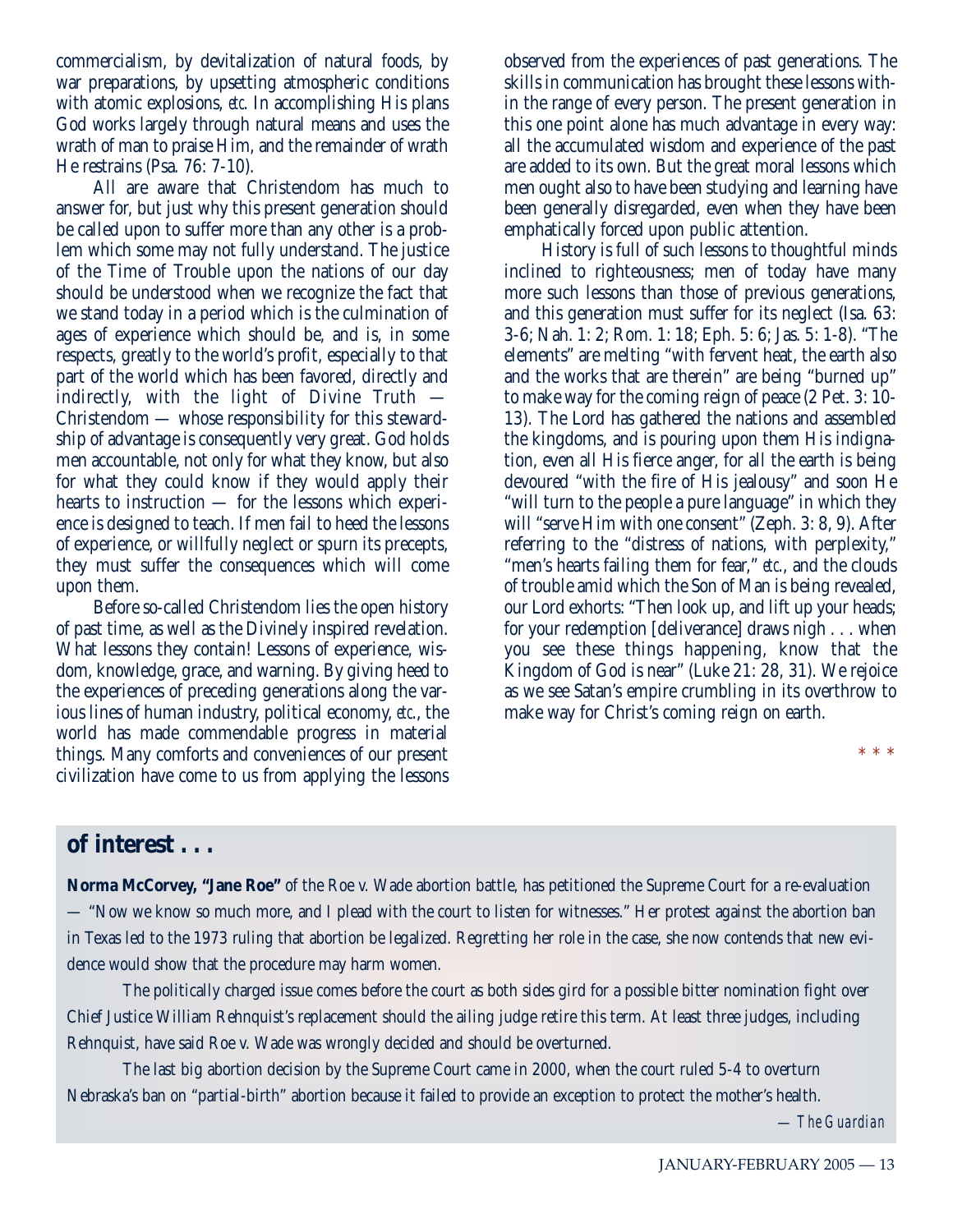

## **DETERMINING GOD'S WILL**

How can we determine what the Lord's will is regarding the decisions we face in life?

We all face many decisions in life. Some of them will be directly related to our spiritual lives; others will be more along the lines of temporal matters. Some of them will be large decisions; others will be relatively small. A  $\overline{\mathsf{Q}}$ 

As the Lord's people we desire to be in harmony with His will for our lives, and when faced with decisions, we therefore need to determine what *His* will is. Let us go to the Lord in prayer, ask for His guidance, and assure Him that we are willing to accept whatever He indicates His will to be for us, even if it is not our natural preference. We should then:

**(1)** Go to His Word and search for any direct Scriptures or any Biblical examples (in the lives of our Lord, the Apostles, the prophets, and others) that would apply to our case;

**(2)** If His Word does not give us an answer, we should look to the Lord's spirit, in the sense of the principles of the Lord's Word — specifically the principles of wisdom, power (will power), justice, and love. (If we have given our lives to the Lord in full consecration, He has given us a measure of His spirit  $-2$  Tim. 1: 7);

**(3)** If neither of the above provides us with an answer, we would look to the Lord's providences. Do our circumstances appear to be leading in one direction or another?

#### **Additional Ways to Determine God's Will**

If God's Word, spirit, or providences point out His will in our case, let us immediately go to Him in prayer, thank Him for revealing His will to us, and proceed to carry it out. But if none of the above appears to point out His will, it may mean:

**(1)** We are not watching closely enough, or are refusing to accept His revealed answer. If we believe the former to be the case, let us go back to the Lord in prayer, ask Him to help us be more watchful, and then

re-examine His Word, spirit, and providences. If the latter is the case and we are refusing to accept His revealed will, let us seek His aid and determine to put aside our own preference and accept His will instead;

**(2)** He has not shown us His will yet and more time is needed. If this could be the case, may we ask the Lord to grant us the grace we need under the circumstances so that we may be able to wait until He is ready to reveal His will to us. (Of course, there are times when waiting to make a decision is not an option, as is the case in certain emergencies);

**(3)** Possibly, He has no preference in the matter and is allowing us to choose for ourselves. But how can we know if He has no preference? Would He not reveal that to us also? We could, so to speak, "put out the fleece."

#### **The Case of Gideon**

Many of us are familiar with the story of Gideon and his seeking assurance from the Lord that He was going to give victory to the Israelites over the Midianites in battle. He *tested* the Lord by explaining that he would set a fleece of wool on the ground and that when morning arrived, he would expect to see certain results. When the Lord gave the desired results, Gideon repeated a similar request the next day, but this time asked for opposite results. The Lord answered his second request and Gideon had absolute assurance of victory for the Israelites (Judges 6: 37-40).

Although our circumstances are probably much different than Gideon's, the principle is similar. We could go to the Lord and say something like the following: "Lord, you know what I would prefer. If that is in accord with your will, let my course run smoothly. But if I am making a wrong decision, put hindrances in the way and don't let me make a big mistake."

Probably there is no positive formula that will fit every case, and in the end, knowing the Lord's will for us in any matter we present to Him must depend on the closeness of our relationship with Him and the power of the holy spirit in our life. May He bless all of us to this end.

\* \* \*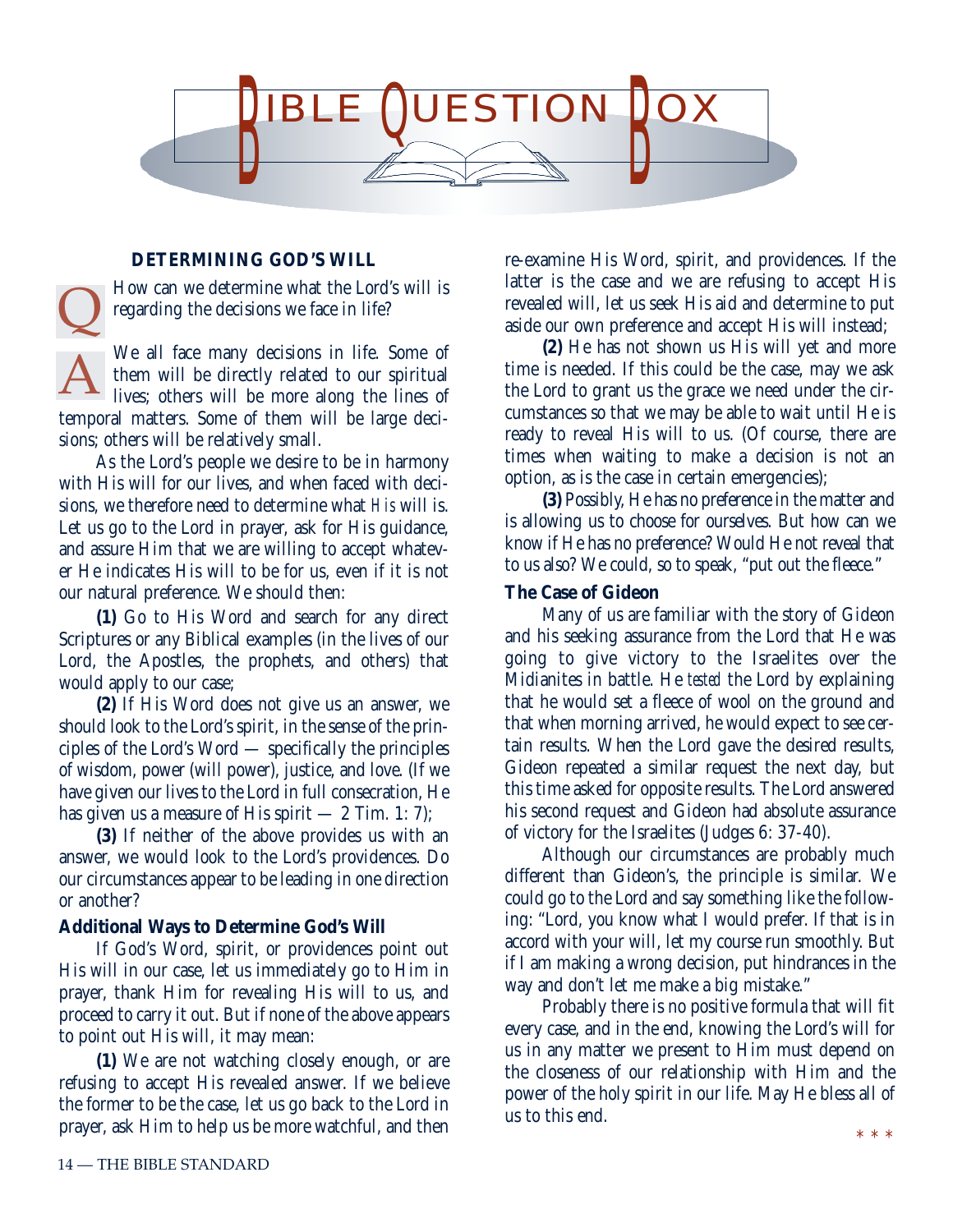# **THE MAIL BOX**



Dear Sirs and Brother:

I am very grateful for the story of the conversion of Solomon Ginsberg. It was inspirational for me and powerful because of the "faith" in the Isaiah truths and in Matt. 10: 37: "He that loveth father or mother more than me is not worthy of me."

The change to six issues a year is good and very sufficient.

Respectfully yours, W. E., California

To whom it may concern:

Greetings in the name of Jesus Christ!

I am pleased with your literature. Send me the

second volume and what you can on praying and the holy spirit. There are hungry souls for the Word here and I will hand it out.

Please pray for me. E.L., Texas Dear friends,

I do volunteer work at senior residences in my area — a prayer and a singing ministry. I truly love the Lord and am going about my Father's business.

So I know my order it quite large but I will definitely put it to good use for the glory of God.

I need your prayers for a serious medical condition that is inoperable.

God bless you. P.M., Texas

\* \* \*

**We welcome your letters for publication but reserve the right to edit them. We indicate only the correspondent's initials, except where the writer is an appointee of the Movement. Submit letters, marked "Editorial" to our mailing address, or e-mail us at:** *editorial@biblestandard.com* **(enter "Letters Column" in the subject line).** *Please give your full name and postal address.*

# **PUBLICATIONS**

#### **A partial list of our publications appears below. Send for our free catalog.**

*Prices are for U.S. addresses only; others add 25 percent toward postage.*

#### **STUDIES IN THE SCRIPTURES**

| Vol. 1, The Divine Plan of the Ages  paperbound \$1.50, cloth \$3.00     |  |
|--------------------------------------------------------------------------|--|
| Vol. 2, The Time Is At Hand (chronology, antichrist, etc.) \$4.00        |  |
|                                                                          |  |
| Vol. 4, The Battle of Armageddon (the great conflict)  \$ 2.00           |  |
| Vol. 5, The At-One-Ment Between God and Man (clearly explained)  \$ 2.00 |  |
| Vol. 6, The New Creation (its duties, baptism, sabbath, etc.) \$2.50     |  |
| Complete set of these clothbound "Bible keys" \$10.95                    |  |

#### **ATTRACTIVE HARDBOUND BOOKS**

| $Life$ — Death — Hereafter (224 pages)  paperbound \$1.50, cloth \$2.00 |
|-------------------------------------------------------------------------|
| God (547 pages; describing Jehovah's great attributes, etc.)  \$2.00    |
| Creation (585 pages; describing God's creative work, etc.) \$2.00       |
| The Bible (794 pages; much useful information on it, its uses)  \$2.50  |
| $Christ - Spirit - Covenants (744 pages, very informative) $ \$ 2.50    |
|                                                                         |
| The Millennium (480 pages; expounding many Scriptures)  \$7.00          |
|                                                                         |
| Poems of Dawn (300 choice Christian poems for many occasions) \$5.00    |
| <i>Photo-Drama of Creation</i> (good for children; paperbound)  \$4.95  |
|                                                                         |
| Tabernacle Shadows (176 pages, types explained)  hardbound \$4.00       |

#### **HELPFUL PRICED BOOKLETS**

*Jewish Hopes and Prospects* (52 pages; describes present-day

| fulfillments of God's promises to the Jews; illustrated)10              |  |
|-------------------------------------------------------------------------|--|
|                                                                         |  |
| The Teachings of "Jehovah's Witnesses" Examined (points pro and con) 10 |  |

#### **FREE TRACTS — DISTRIBUTORS WANTED**

Generally we do not pay distributors of our literature. Samples of many of our items will be provided on request. Preferably, our literature should first be studied and digested prior to distribution, so that you would be ready always to give an answer to every man that asks you a reason of the hope that is in you, with gentleness and reverence (1 Pet. 3: 15).

#### **FREE 24-PAGE BOOKLETS FOR SPECIAL LIMITED NEEDS**

*Where are the Dead? • Life and Immortality • What is the Soul? • The Resurrection of the Dead • Spiritism is Demonism • Why Does A Loving God Permit Calamities? • The Sabbath Day • Faith Healing • Baptism • Speaking in Tongues — Is it of God? • The Kingdom of God • Mormonism — A Modern Delusion • Preservation of Identity in the Resurrection • The Evolution Theory Examined • Why We Believe in God's Existence • The Rapture • Future Life By Resurrection — Not Reincarnation • Must Christians Pay Tithes?*

#### **FREE LEAFLETS FOR GENERAL DISTRIBUTION**

*Do You Know? • Thieves In Paradise • Israel's Return • What is Hell? • The Bible vs. Evolution • "Flying Saucers" • Jesus' Second Advent • Judgment Day • God Loves You! • Earth's Coming Theocratic Government • War on Poverty • Oathbound Promise • Man's Eternal Destiny • Pollution Crisis • What is the Truth? • Great Pyramid • Restitution • Is God or Satan Winning? • The Full Gospel • Peace — How it Will Come • True Freedom*

#### **SMALL LEAFLETS FOR GENERAL DISTRIBUTION** Titles vary from time to time; items in stock may change.

*Bible Standard Ad • Coming By and By • Christ's Glorious Reign • Close Your Eyes/DP Ad • Desolation/Restoration • Father Take My Hand • A Good New Year Recipe • How Readest Thou? • Nearing God's Kingdom • My Lord and I/ Picture • 23rd Psalm • Salvation/All Things New • Scripture Studies Ad • Watchman, What of the Night?*

*\* \* \**